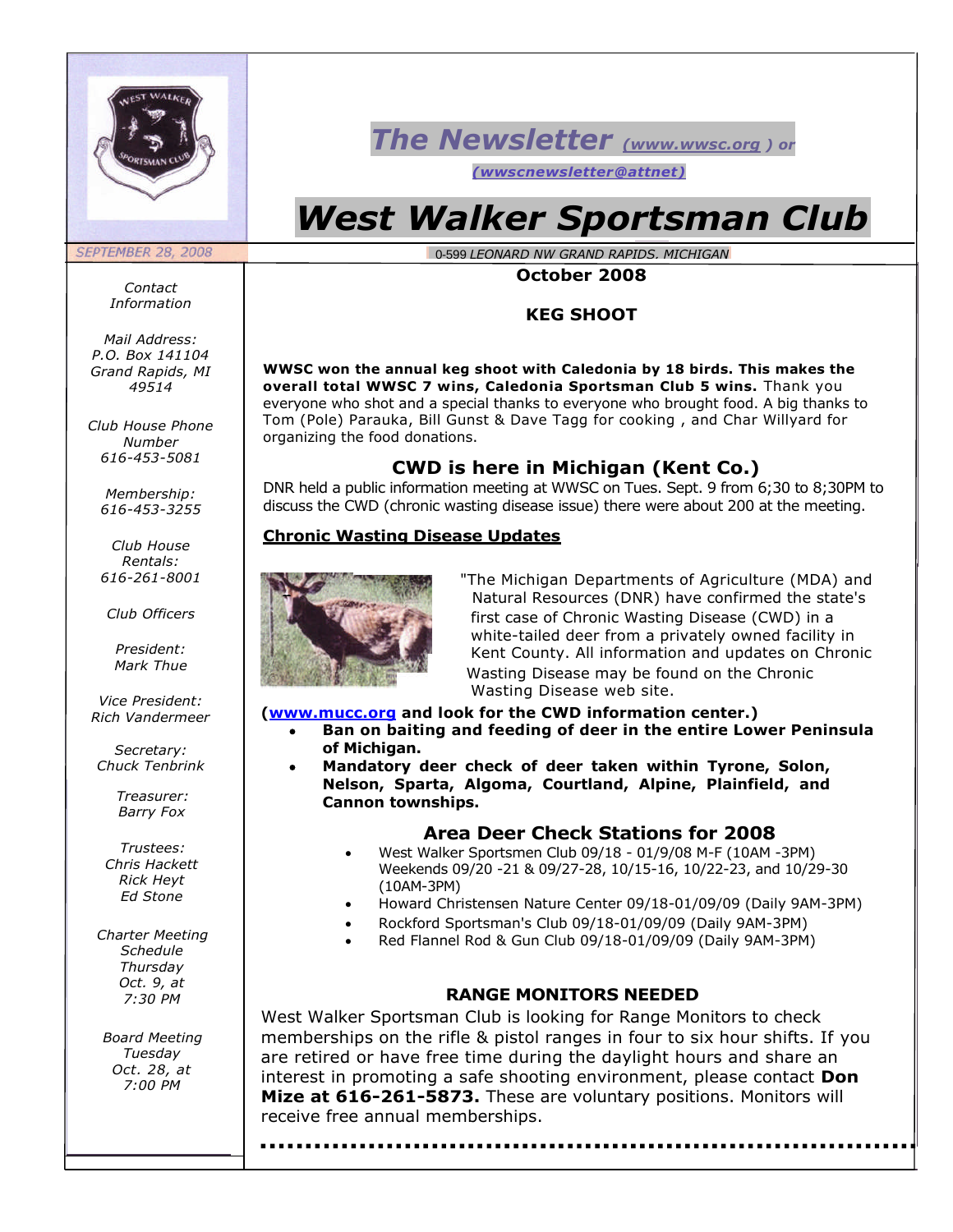#### **Women in the Outdoors**



*Archery Wednesday Thursday AM & PM*



*Shotgun Wednesday 9AM- 12 6PM- 10PM Saturday*

*10AM -2PM*

*Sunday*

*10AM- 2 PM*

*\*\*\*\*\*\*\*\*\*\*\*\**

*Use of the Charter Range is reserved for Charter Members and/or for supervised club activities*

\*\*\*\*\*\*\*\*\*\*\*\*\*\*\*\*\*\*\*\*

*Newsletter editor*

*Russ Hodder 616- 453-6220 wwscnewsletter@ [att. net](http://att.net/)*

*Support & Pray for Our Troops*

Not even torrents of rain could dampen the enthusiasm of more then 50 women who gathered at West Walker on September 13<sup>th</sup> for the Annual Women In The Outdoors Event.

With only one cancellation and six ladies who chose to "walk-in", it was destined to be a successful day! Pictured here are attendees and guests. The banner in the background depicts the award to the Grand Valley Women In The Outdoors Chapter by the WITO state organization in recognition of the most successful 2007 event last year.

There were more than 15 types of workshops offered. Renowned instructor, Glen Blackwood taught the popular Fly Fishing, while Jake Slominski from Power Outdoors taught Kayaking and George Hedgepath taught Outdoor Survival. Two new classes this year, Geocaching and Camp Cooking were extremely popular. As always, all of the workshops were well attended.

Thanks to Mike Smith for donating the pheasants, and Dave Freas and Jim Boshoven for preparing the Pheasant stir-fry.

For more information on Women In The Outdoors, or our newly formed Chapter of Camo & Lace, contact Jackie Bourgard at 616-261-8001 or jbourgard@[comcast.net](http://comcast.net/)



**Steel Plate Shoot**

**Big Gun Raffle Winner** Ticket number 26 won the Big Gun Raffle, the ticket holder is Bob Kazminski. Bob wins

**2008 -2009 Big Gun Raffle**

Steel Plate shoot Saturday Oct. 11, 2008 at 10AM -3PM.

out in Oct. The raffle tickets would make great Christmas gifts.

Rain and More Rain

a Remington 770 in a 7MM-08 B/A rifle with scope. West Walker Big Gun Monthly Raffle will be from  $Jan.09$ -Dec.09; cost is still \$60. For a ticket contact Barry Fox (616-690-0691) or any Charter member, or at the shooting desk. To ensure the same ticket number, get your ticket now, they will be sent

> **The fencing project at West Walker Sportsman Club is almost complete. Fall Kids Archery League Coming This Fall.** More details coming soon. **Exercise your right to Vote, on Tuesday November 4.** Get to know what the candidates (Presidential, Congressional, State , and County) stand for, your right to own a gun or to hunt might be limited if you don't.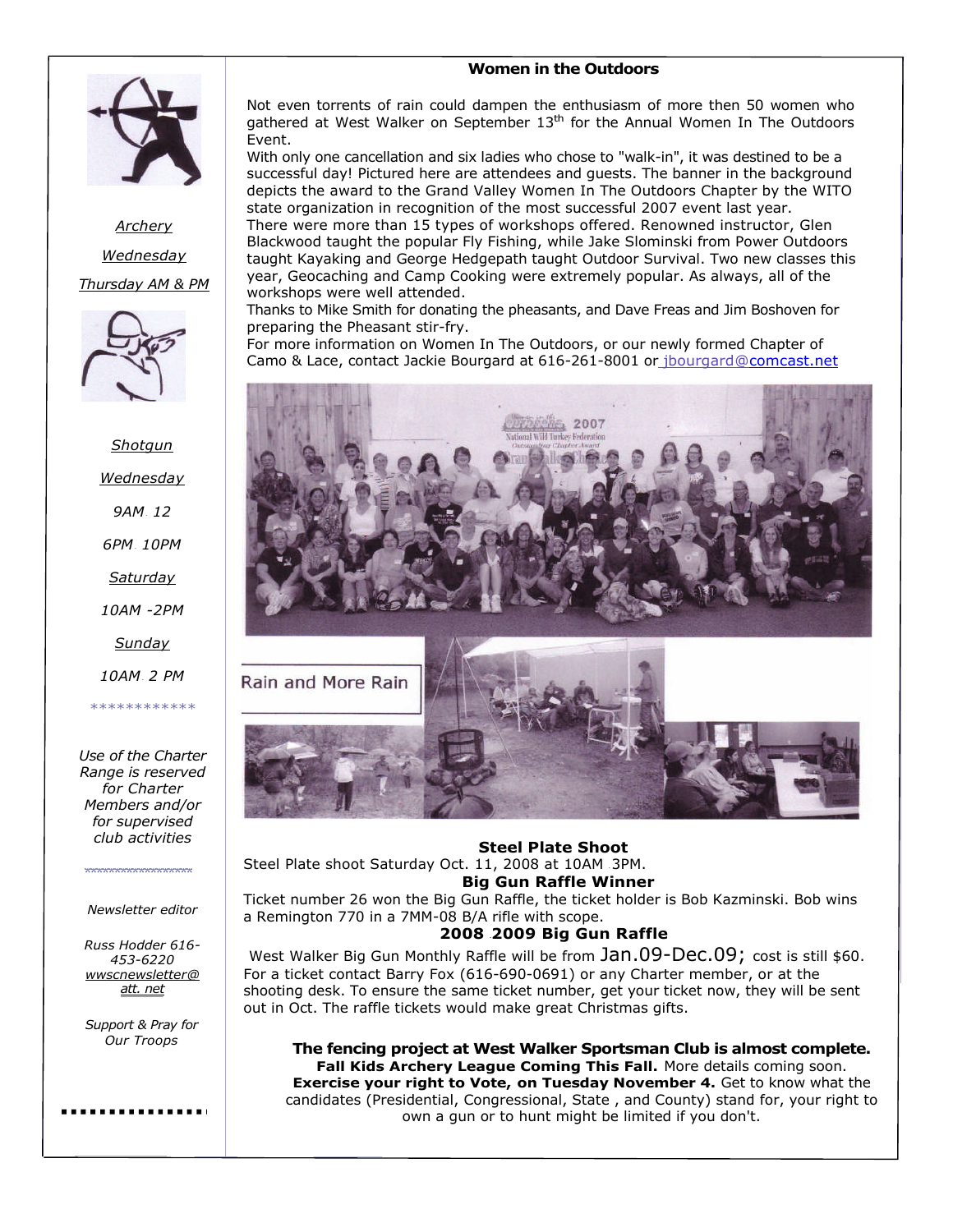| October 2008                   |                                    |                                            |                                            |                                                                 |                |                                                                           |
|--------------------------------|------------------------------------|--------------------------------------------|--------------------------------------------|-----------------------------------------------------------------|----------------|---------------------------------------------------------------------------|
| Sunday                         | Monday                             | Tuesday                                    | Wednesday                                  | <b>Thursday</b>                                                 | Friday         | Saturday                                                                  |
|                                |                                    |                                            | Trap & Skeet<br>9AM-Noon<br>6PM-10PM       | 2<br>West Michigan<br><b>Duck Hunters</b><br>Meeting<br>7PM-9PM | $\mathfrak{S}$ | $\overline{4}$<br>Trap & Skeet<br>10AM-2PM                                |
| 5<br>Trap & Skeet<br>10AM-2PM  | 6<br><b>NWTF</b><br>Meeting<br>7PM | $\overline{7}$                             | 8<br>Trap & Skeet<br>9AM-Noon<br>6PM-10PM  | 9<br><b>WWSC Charter</b><br>Meeting<br>7:30PM                   | 10             | 11<br>Trap & Skeet<br>10AM-2PM<br><b>Steel Plate</b><br>Shoot<br>10AM-3PM |
| 12<br>Trap & Skeet<br>10AM-2PM | 13                                 | 14                                         | 15<br>Trap & Skeet<br>9AM-Noon<br>6PM-10PM | 16                                                              | 17             | 18<br>Trap & Skeet<br>10AM-2PM                                            |
| 19<br>Trap & Skeet<br>10AM-2PM | 20                                 | 21                                         | 22<br>Trap & Skeet<br>9AM-Noon<br>6PM-10PM | 23                                                              | 24             | 25<br>Trap & Skeet<br>10AM-2PM                                            |
| 26<br>Trap & Skeet<br>10AM-2PM | 27                                 | 28<br><b>WWSC Board</b><br>Meeting<br>7:PM | 29<br>Trap & Skeet<br>9AM-Noon<br>6PM-10PM | 30                                                              | 31             |                                                                           |